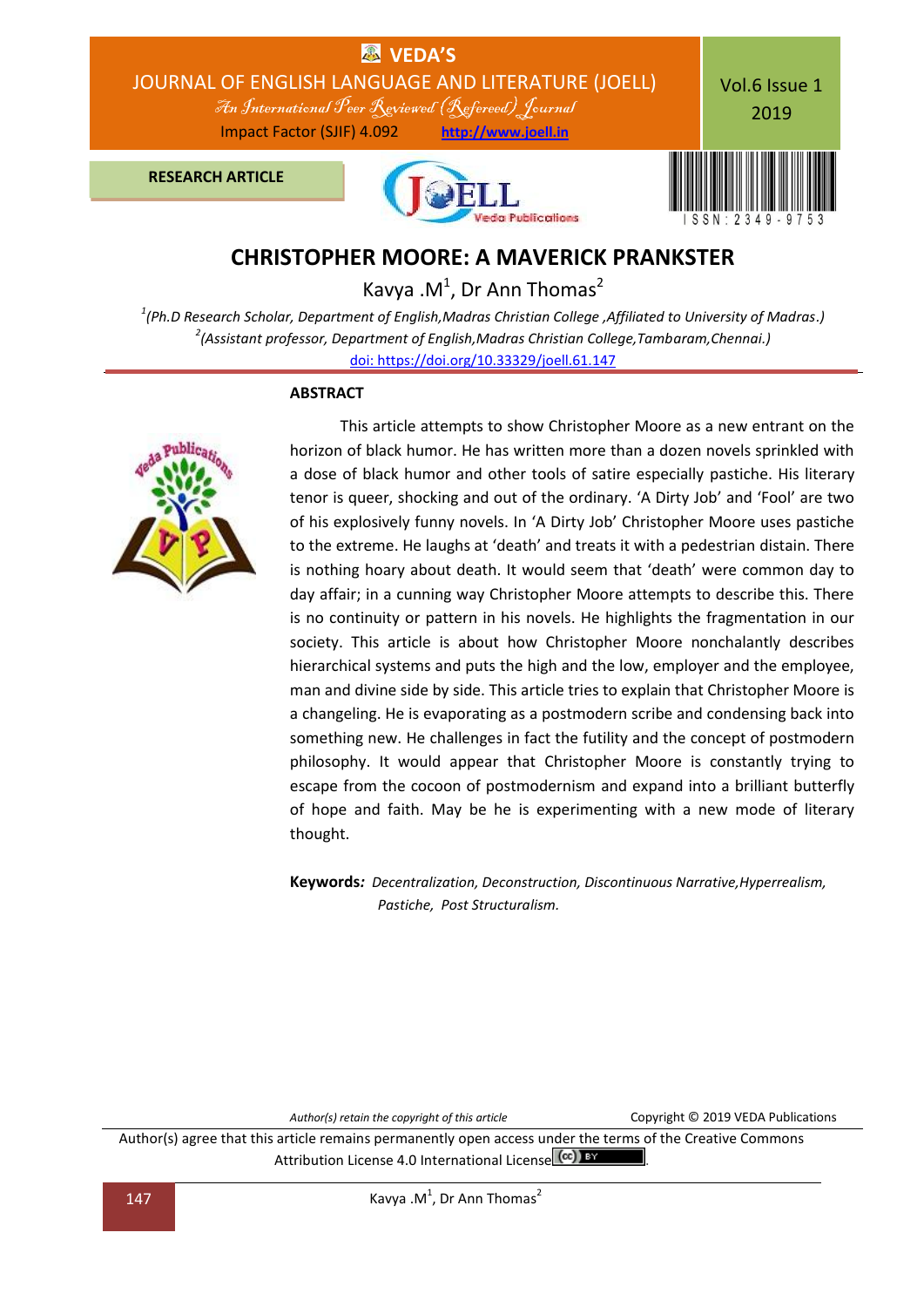### **EX** VEDA'S JOURNAL OF ENGLISH LANGUAGE AND LITERATURE (JOELL) An International Peer Reviewed (Refereed)Journal Impact Factor (SJIF) 4.092 **http://www.joell.in**

My association with Christopher Moore is of a short duration. My quest for a glimpse into the heart of writers who pen black humor brought me to men like Christopher Moore. Here is a rebel who conforms to no rigid literary models. His nature is to revolt and revile against all chaste and predictable writing. He is totally against all normal ways of presenting a thought. He is comfortable with stating the opposite of an accepted view. His novels are examples of putting down what to society is normally unacceptable. He is an upstart to state it a bit strongly. Most of his novels are inter-textual. For example ' Fool' is a brilliant parody of King Lear. The whole plot is bent out of proportion and form. All restraint is thrown away. He indulges in a virulent and brilliant deforming of a decent way of putting forth a thought. Sexuality, death and social problems are all stripped of false modesty and presented stark naked in all its lewd opulence. If you are a prude you cannot even finish a paragraph of his novels. They are steeped in lurid and explicit sexuality which is but the best of truth as far as I am concerned. There is no mincing of words or emotions. They shock you out of your safe seclusion of stupid mores and morals of our society. You need to disown all your constricted and constipated views before you can walk with him. If you ask me if he is brilliant like Mark Twain and Bernard Shaw I cannot answer your question. But he is a totally different species of writer. He is a postmodern marvel. He is in a state of transition to a newer genre of writing. I struggled to understand him and to categorize him and it seems a difficult job indeed. I call him a liberated being. He is a free soul wanting to explode into a different dimension of postmodernism. There is no hostility in his heart. He welcomes one and all to join his new religion.

Christopher Moore is the master craftsman of Black humor. All his novels are odysseys into the black world of Zombie humor. He leaves no stone unturned. With a caustic contumely, he bulldozes all sense of false propriety. Nothing is sacred to him. Devils, gods and men are equally ridiculed. There is always an undercurrent of sadness in all his novels. Under the veneer of uproarious ribaldry you see glimpses of abiding humaneness at once touching and breath- taking. You savour the spirit of helplessness and futility of all human endeavors. His

is a concerted attack on hypocrisy. All vain actions are pricked and burst like balloons. All his protagonists are egoless and protoplasmic in character- constantly changing and laughing and goading. He seems never to remain serious even for an instant; but it is only a masquerade. The human soul is embroiled in a soup of sadness, as it would seem, and he is a medieval knight to save the lost souls by the piercing lance of black humor. All would seem lost, but the smooth blade of comedy will put to shame all sham tricksters of our cruel world. His obscene expletives are only a shield against prigs and puritans. This scatological humor seems pure and serene in the midst of all the human Machiavellian designs. Nothing is abstruse or complicated but is utterly simple and down to earth in all his writings. His religious tenacity in outlining the sanctimonious humbug of the society knows no equal. His diction and idiom are shocking like a plunge in ice cold water but you come out refreshed and enlivened. One is totally reborn. One`soutlook is completely changed. One can only laugh at one`s falsities and prejudices.

He wouldn`t stop at just pulling legs but would go the extra mile to point out the unfairness of the situation and put up a startling solution which will be at once scathing and downright scandalous, all the time sticking by righteousness. He would not mind talking about the stupid mores and morals of the so called advanced society. He constantly points out the chinks in our self- righteous armour. He has his last laugh every time in every nerve wracking situation. Nothing seems to rattle him. His never failing weapon is black humor. In all its multitudinous forms it strikes a deep wound, in a strange way healing a rankling and festering carbuncle of the ills of our society.

His protagonists are not classical heroes but soft and absent minded 'beta males.' His villains are fools and ludicrously non-threatening. His novels never end in a shattering climax, are not sagas of adventure neither are they stern tragedies. Every page is a rollicking journey into a world of gallows humor; though black they never fail to leave you laughing helplessly. While Jerome K Jerome, Max Beerbohm and Wodehouse weave woolly headed and light hearted comedies, his are compendia of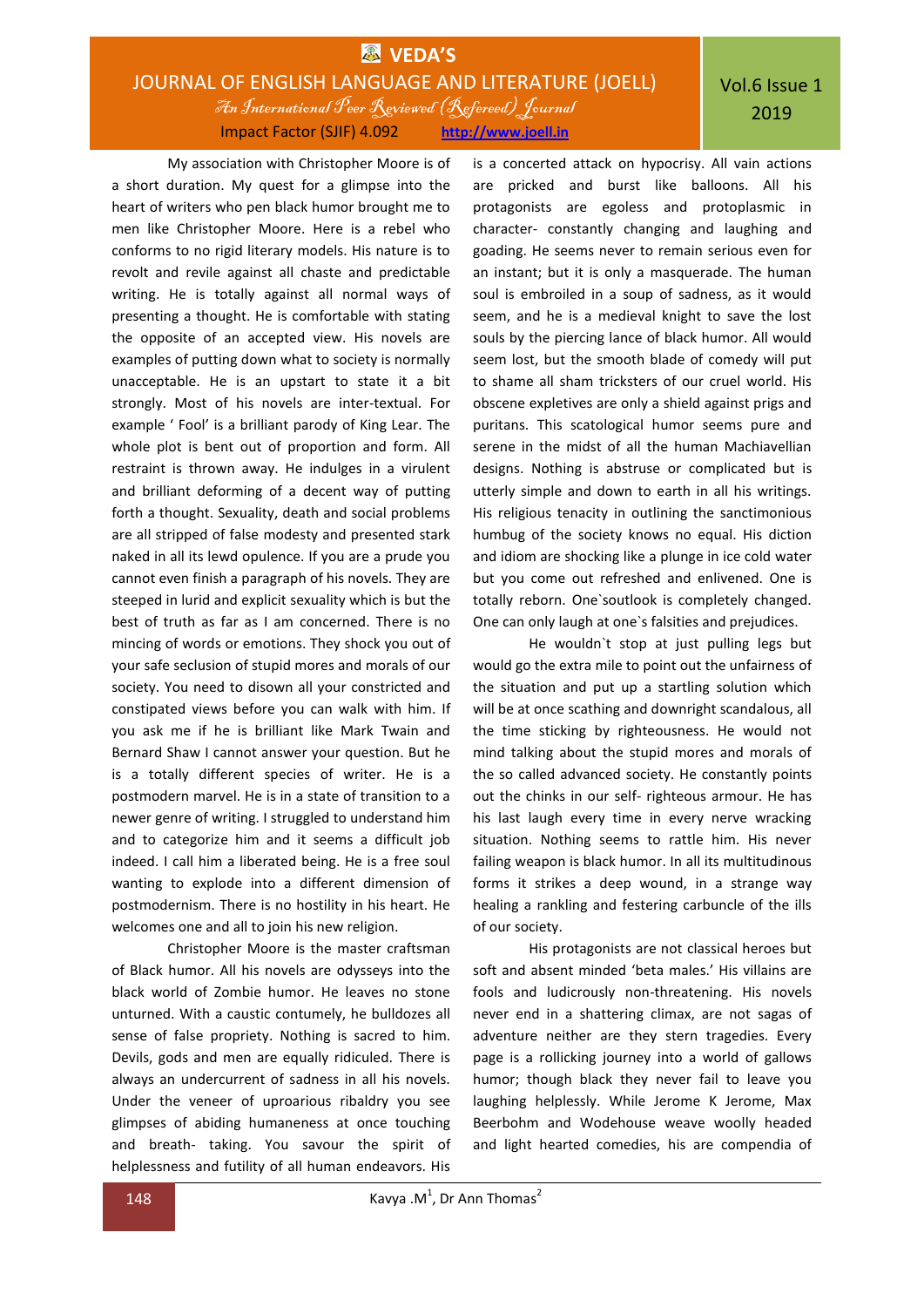## **EDA'S** JOURNAL OF ENGLISH LANGUAGE AND LITERATURE (JOELL) An International Peer Reviewed (Refereed)Journal Impact Factor (SJIF) 4.092 **http://www.joell.in**

sardonic tales as funny as a 'nut sack' as he is wont to say often.

His novels are full of seeming nonsense but only to spring upon you the stark reality of crude and dissolute human action. Goons and buffoons fill his pages, all with a mission to rivet the ugly truth of our make- believe world into our guileless heads. He favours tomfoolery to serious discourse as a mode to impart his philosophy. His characters are kaleidoscopic- colourful, funny, serious, roughish, clownish, outlandish and esoteric. A pageantry of unrivalled impish and mischievous characters thrills us into a merry mood and it is very fulfilling. Moore is one of a kind, seriously and assiduously revolting against the moral dogmas of our society, laying bare the inadequacies and fallacies of our system. He is a man with a purpose. I presume that his vitriolic attack against our pseudo puritanism will continue unabated in all his future novels.

His vivid imagery elicits a weird impulse in us to throw aside our false pretentions and get on his wild literary omnibus to ride into the blissful oblivion of his humor world filled by out of the world motely characters. He is consistent in his volatile jibes and innuendoes like a brilliant flash of light in the dark woods. He surprises not only with gallows humor but with touches of fine intricate and serious philosophy, not missing a step, not in any way funny. From periods of petty bawdy humor he explodes like thunder into peals of touching sentiments that leave us gasping. Of all the authors I have read this man is uncanny with his unending dark witticisms sometimes merging on madness but he always leaves you greatly affected and we marvel at his twisted muse and idiom. He shocks you with his profanity that never leaves a bad taste in your mouth. You fall in line with his thoughts all the time. He is one of the rare wits of modern times utilizing black humor to good effect. I love his novels and feel that they have changed my life in a way that no other author has done. It is like a trek into freezing heights of the Himalayas tingling and tantalizing, making us beg for a respite but yet thirsting again for the maddening experience. I wonder at the transmutation of human wit from simple courtly jests to the mystic esotery of black humor. Christopher Moore wields this weapon like a champion.

Christopher Moore is mischievous to the core. He has such biting humor that it is like a viper`s sting horribly painful but strangle euphoric and like an aphrodisiac; but it can kill. He is an inveterate postmodern thinker. He has scant respect for the high and the mighty, the divine and man`s much extolled virtues like chivalry and patriotism. He brushes aside all these social constructs not batting an eyelid with a villainous snicker on his face. In all his novels intertexuality is his forte. He uses William Shakespeare`s novels as bases for rollicking literary rides laughing at everything. It is not as if to mock at Shakespeare but to present the drama in an almost twentieth century setting. His spares not the most sacred of characters like 'King Lear' for one. His characters use American slang and idiom in 'Fool.' Losing of continuity of storyline, jumping from, one period to other, restructuring and decentralizing is his way of penning his novels and all the while he proves his mettle as a postmodern thinker. He brings to the fore the absurdity of social mores, morals and stigmas. Nothing is taboo, it is a freewheeling, and all nonsense exposed roller coaster ride into a world of explicit, sexual innuendos and what appears as smut literaturechanges into an eye opener- looks deep into our miserable cynicism hypocrisy and our pretentions to chastity of thought and action. Christopher Moore employs pastiche and tools of satire to the full. The high and low in society have truck. They party together to such hilarious extremes that it leaves you cursing and breathless in painful laughter.He never fails to traduce our ill begotten social customs. Nothing is sacrosanct. He effectively uses black humor to sally back and forth between humor and horror juxtaposing and leaving the reader in a conundrum- whether to laugh or freeze in terror. We are left to explain the ontological uncertainty of modern times. The free play and the indeterminacy of his plots militating against order and design leads us to firmly believe his postmodern philosophy in his novels 'A Dirty Job' and the 'Fool.' His debate of the discontinuity of human existence which moves on in fits and starts clearly explains his stand of decentralizing and deconstructing issues. We feel as if we are co-authors in his creations. When the protagonist in 'A Dirty Job' hurtles down to a twisted comic- horror climax we whisper that he be saved. To